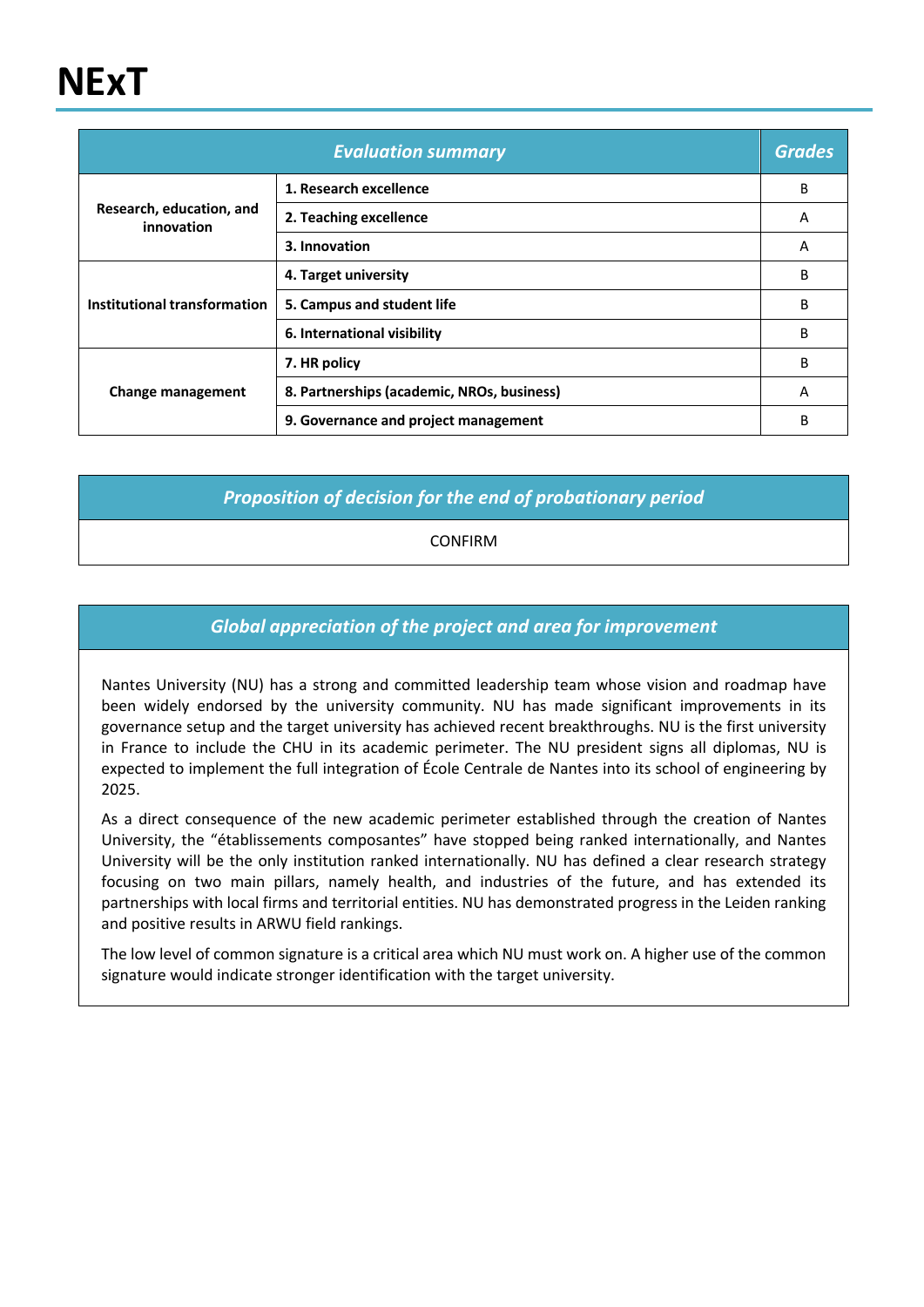## *Evaluation summary*

### *1. Research excellence*

| <b>Grade justification</b>                                                                                                                              | Areas of improvement – necessary amendment                                                                                           |
|---------------------------------------------------------------------------------------------------------------------------------------------------------|--------------------------------------------------------------------------------------------------------------------------------------|
| Focus on health sciences and industries of the future<br>is good and progress with interdisciplinarity,<br>including the social sciences, is applauded. | Overall rankings of NU are still not available, and<br>progress would be expected as well as continued<br>rise in thematic rankings. |
| Interruption of the I-SITE has delayed progress,<br>although advances in thematic rankings are<br>promising.                                            |                                                                                                                                      |

## *2. Teaching excellence*

| <b>Grade justification</b>                                                                                                                                         | Areas of improvement – necessary amendment |
|--------------------------------------------------------------------------------------------------------------------------------------------------------------------|--------------------------------------------|
| Innovative teaching and learning with three<br>Interdisciplinary Masters, and positive initiative to<br>create the NExT Centre for Pedagogical<br>Development CPD. |                                            |

| 3. Innovation                                                                                                                                                                                                                                  |                                            |
|------------------------------------------------------------------------------------------------------------------------------------------------------------------------------------------------------------------------------------------------|--------------------------------------------|
| <b>Grade justification</b>                                                                                                                                                                                                                     | Areas of improvement - necessary amendment |
| Strategic partnerships are good both with medium<br>sized (e.g., LOIRETECH) and selected major industry<br>partners (e.g., AIRBUS). The creation of an<br>innovation centre with support for DEEP TECH<br>entrepreneurships is very promising. |                                            |

#### *4. Target university*

| <b>Grade justification</b>                                                                                                                                                                                                                                                                                                                                                  | Areas of improvement - necessary amendment                                                                                                                                                                                                                                                                                                                                                                                                                                                                                                                 |
|-----------------------------------------------------------------------------------------------------------------------------------------------------------------------------------------------------------------------------------------------------------------------------------------------------------------------------------------------------------------------------|------------------------------------------------------------------------------------------------------------------------------------------------------------------------------------------------------------------------------------------------------------------------------------------------------------------------------------------------------------------------------------------------------------------------------------------------------------------------------------------------------------------------------------------------------------|
| Due to recent progress the jury is convinced that NU<br>is on track towards a credible target university.<br>Agreement on NU signatures for diplomas of all<br>members of the university is accomplished.<br>Ecole Centrale Nantes will no-longer be ranked as a<br>separate institution internationally.<br>They have made a major move towards integration<br>of the CHU. | Full integration of the Ecole Centrale is essential to<br>building the NU. The Observatoire des Sciences de<br>l'Univers should also become part of the academic<br>organisation "pôles". All scientific labs should be<br>under the direct authority of Nantes University<br>within their respective "pôle".<br>The common signature is linked to visibility. The<br>current success rate for the common charter is not<br>enough and it must improve to ensure a sense of<br>belonging to the new university as well as its<br>international visibility. |
|                                                                                                                                                                                                                                                                                                                                                                             |                                                                                                                                                                                                                                                                                                                                                                                                                                                                                                                                                            |

| 5. Campus and student life                                                                                                                                                                  |                                                                                                                                                                                             |
|---------------------------------------------------------------------------------------------------------------------------------------------------------------------------------------------|---------------------------------------------------------------------------------------------------------------------------------------------------------------------------------------------|
| <b>Grade justification</b>                                                                                                                                                                  | Areas of improvement - necessary amendment                                                                                                                                                  |
| Unified student ID card and a very good local<br>branding. NU had a very good turn-out for votes for<br>all of the councils of the university and there is a<br>growing sense of belonging. | There is a need to develop an ambitious and<br>sustainable campus policy and to develop clear<br>indicators to measure progress in terms of student<br>satisfaction and sense of belonging. |